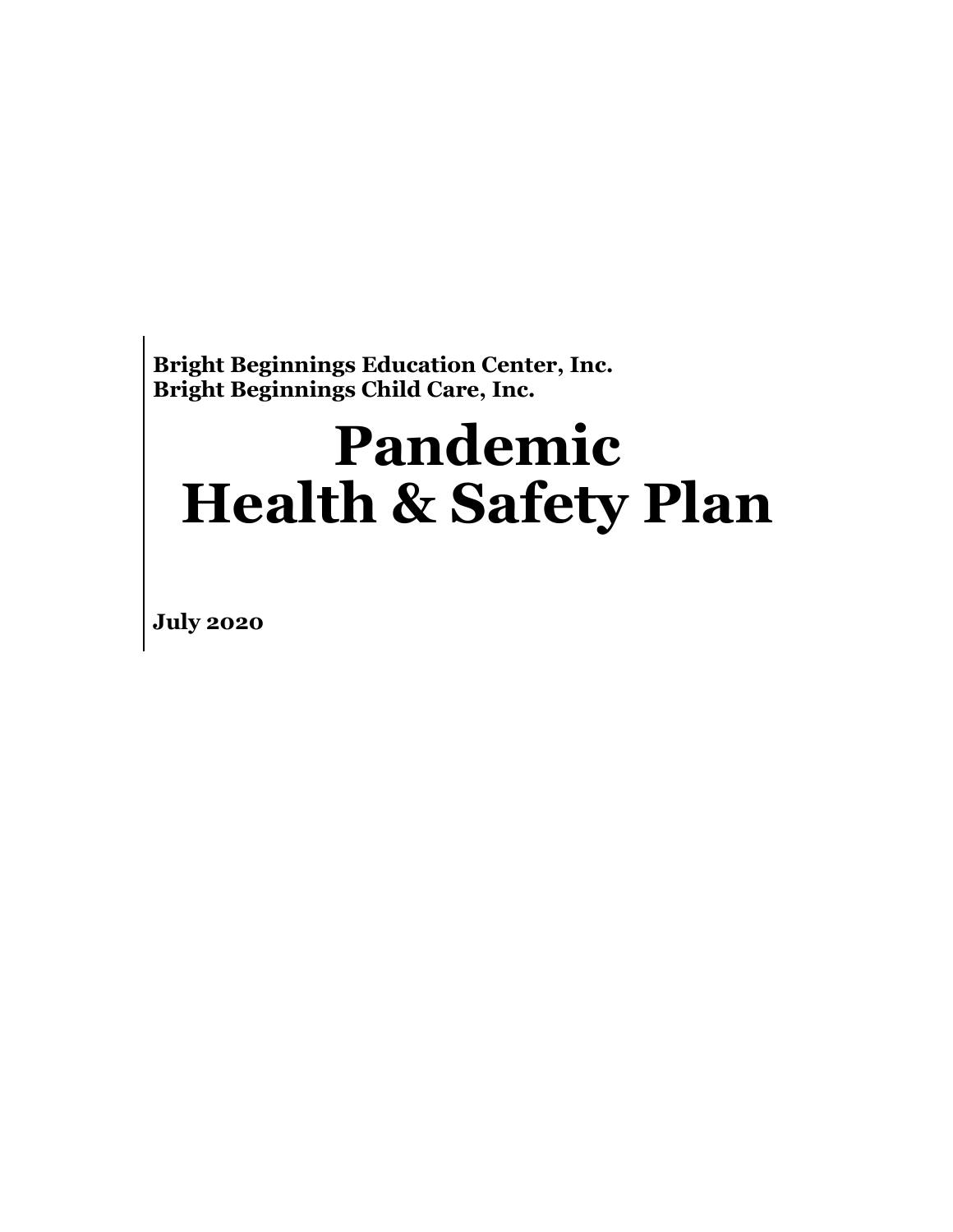# **Table of Contents**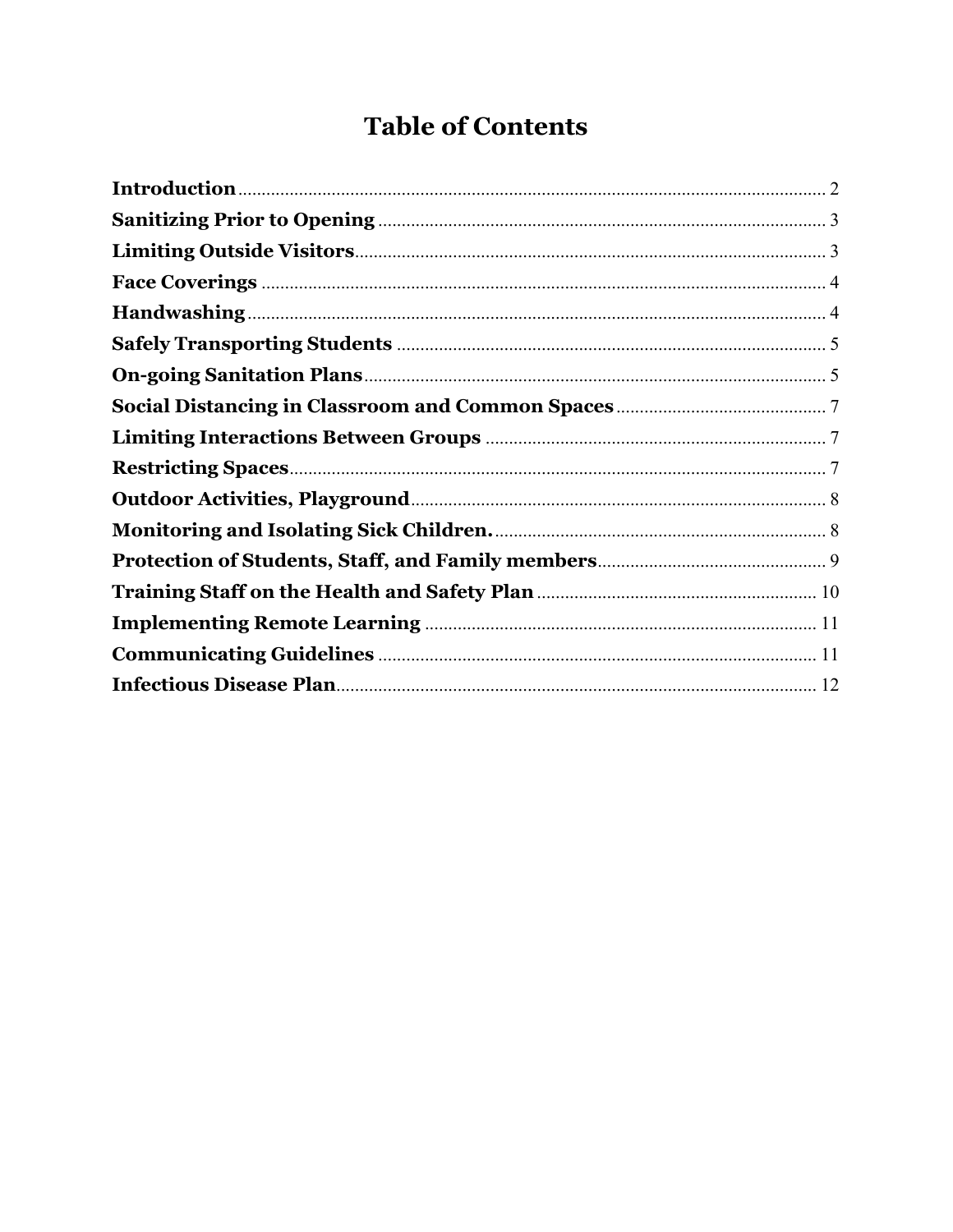# <span id="page-2-0"></span>**Introduction**

Bright Beginnings has a plan in place to protect staff, children, and families from the spread of COVID-19. This pandemic is an evolving situation that requires many different responses as new information becomes available.

This Health and Safety Plan will help to prevent the transmission of COVID-19 within our childcare and school communities and facilities. It also provides information and protocols to react quickly should a case be identified. The guidance includes a plan for the continuity of teaching and learning if there is community spread of COVID-19.

Our program, working together with local health departments, have an important role in slowing the spread of diseases to help ensure students have safe and healthy learning environments. In the table below, we have identified individuals who will serve as Pandemic Team Members.

| Individual(s)                    | <b>Stakeholder Group</b><br><b>Represented</b> | <b>Pandemic Team Roles and Responsibilities</b><br>(Options Above) |  |  |
|----------------------------------|------------------------------------------------|--------------------------------------------------------------------|--|--|
| <b>MARY FASICK</b>               | <b>Managing Director</b>                       | Pandemic Coordinator (Plan Development/Crisis<br>response)         |  |  |
| <b>JESSICA</b><br><b>HANKINS</b> | <b>Executive Director</b>                      | Plan Development/Crisis Response Team                              |  |  |
| <b>JENNIFER BUCK</b>             | <b>Education Director</b>                      | Plan Development/Crisis Response Team                              |  |  |
| <b>PAMELA WOOD</b>               | Director                                       | Plan Development/Crisis Response Team                              |  |  |
| <b>MARIA LEMUS</b>               | Director                                       | Plan Development/Crisis Response Team                              |  |  |
| <b>TAYLOR FASICK</b>             | <b>School Nurse</b>                            | Plan Development/Crisis Response Team                              |  |  |
| <b>SHANNON</b><br><b>OWENS</b>   | Teacher                                        | Plan Development                                                   |  |  |
| <b>Araceli Lopez</b>             | <b>Assistant Teacher</b>                       | Plan Development                                                   |  |  |

The pandemic coordinator and team will be responsible for facilitating the local planning process, monitoring implementation of our local Health and Safety Plan, and continuing to monitor local health data to assess implications for school operations and potential adjustments to the Health and Safety Plan throughout the school year which include the following:

- Strategies to reduce the spread of a wide variety of infectious diseases (e.g., seasonal influenza). This includes strategies for social distancing and school dismissal that may be used to stop or slow the spread of infectious disease.
- Strategies for continuing education, meal programs, and other related services in the event of school dismissal.
- Ensure the plan emphasizes everyday preventive actions for students and staff.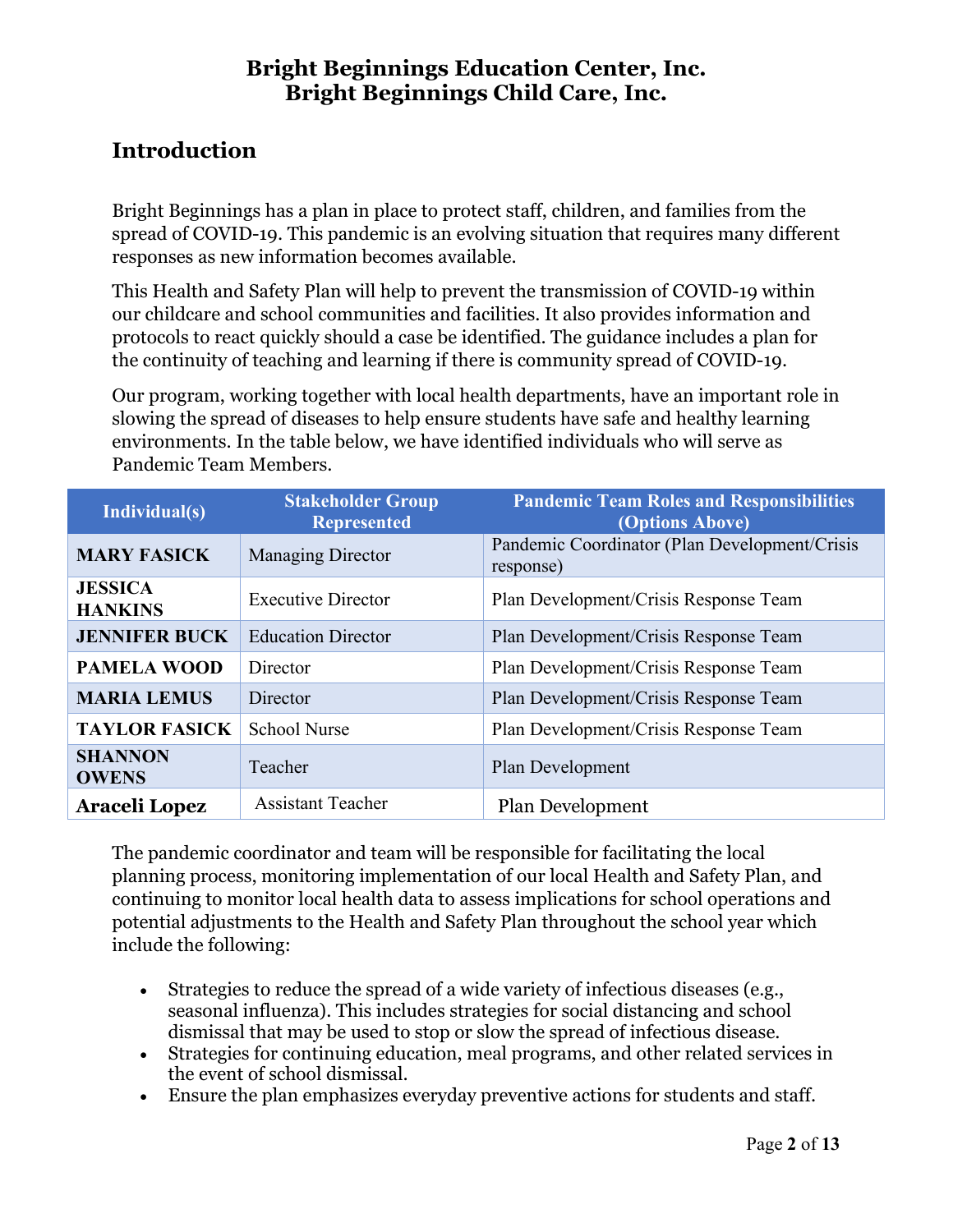# <span id="page-3-0"></span>**Sanitizing Prior to Opening**

Our programs have conducted a deep-cleaning and sanitization of all facilities following the guidelines of the CDC and local Health Department. Our cleaning supplies meet or exceed OSHA and CDC requirements. Deep-cleaning and sanitation procedures along with the increased/additional cleaning of high touch points and bathrooms will be implemented in accordance with facility usage and will occur daily.

Staff have completed training relative to COVID-19, mitigating infection and proper cleaning procedures. Teachers and staff will review the updated Health and Safety Plan and be informed about daily disinfection procedures.

Drop Off and Pick Up Procedures:

- Families will be greeted at their CAR DOOR where a staff member will greet the child(ren). Parents and other family members will not be allowed inside the childcare program. Prior to parents leaving the site, a trained staff member will take the temperature of their child(ren) and ask parents the following questions:
	- o Do you live with anyone or have you had close contact with anyone who has been diagnosed with COVID-19 within the past 14 days?
	- o Do you or anyone in your household have a fever, cough and/or shortness of breath?
	- o Do you or your child(ren) have any other signs of communicable illness such as a cold or flu?
- Children and staff will be required to wash their hands immediately upon entering the building and hourly throughout the day. When children are received for drop-off, they will be escorted into the nearest bathroom where their hands will be washed prior to being brought to their classroom/childcare area.
- Upon parents' arrival to pick up their child, a staff member will bring the child out to parents. Doing so will limit direct contact and help us to maintain social distancing.
- When Staff arrive for work, the director will complete this Daily Health Check with them.
- STAFF DAILY HEALTH CHECK

# <span id="page-3-1"></span>**Limiting Outside Visitors**

- No program tours will be given until further notice to reduce the number of visitors in the building while students are present.
- We will cancel activities and events such as field trips, student assemblies, , special performances, school-wide parent meetings, or engagements.
- We will limit the presence of volunteers for classroom activities, mystery readers, cafeteria support, and other activities.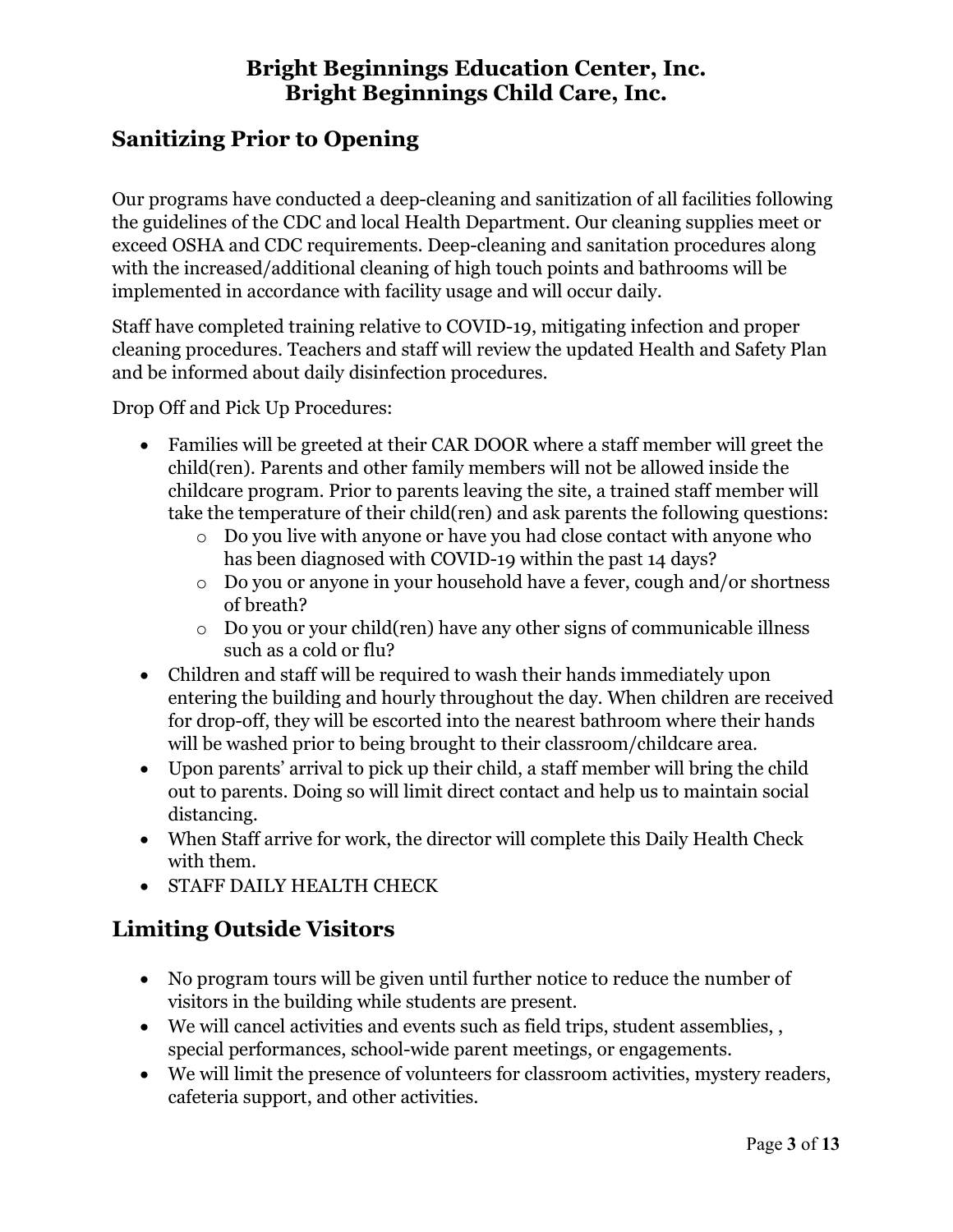#### <span id="page-4-0"></span>**Face Coverings**

Staff will always be required to wear masks except when in the classroom alone. Students will be taught how to wear masks appropriately including how to put it on and take it off.

Childcare Programs: Ages 6 weeks – 6 years of age Masks or face shields **are encouraged** during drop off and pick up and transitional periods. Children under two years of age should not wear masks. Children do not have to wear masks while they are in their classrooms. We will have masks available for 3-6 yr. old children but will not enforce this unless requested by family. School-Age, Summer Camp:Ages 6 -12 years of age

Masks or face shields will **be required** during drop off and pick up and during before and after camp times [typically defined as  $7 - 9$  AM and  $4 - 6$  PM] or periods when stable groups cannot be maintained. Campers do not have to wear masks while they are in their stable groups.

Students will be encouraged to wear masks when social distancing is not feasible. Staff will wear gloves when there is a possibility that bodily fluid may be transferred. Shared materials will be wiped with disinfectant between student use. CDC procedures for students who are at high risk will be followed. If students have medical plans as part of their IEP, student medical plans will be followed in addition to the CDC guidelines. Substitute teachers will receive training regarding the Health and Safety Plan. Behavior Supports will be provided to students as they transition to the in-person program.

● If students have medical plans as part of their IEP, the medical plans will be implemented in addition to social distancing, frequent hand washing and disinfecting surfaces.

• CDC procedures for students who are at high risk will be followed.

● Additional safety measures will be put in place if there is a possibility of bodily fluids being transmitted including the availability to use face shields, gloves and gowns.

# <span id="page-4-1"></span>**Handwashing**

Healthy Hand Hygiene Behavior: All children, staff, and volunteers must engage in hand hygiene at the following times:

- Arrival to the facility and after breaks
- Before and after preparing food or drinks
- Before and after eating or handling food, or feeding children
- Before and after administering medication or medical ointment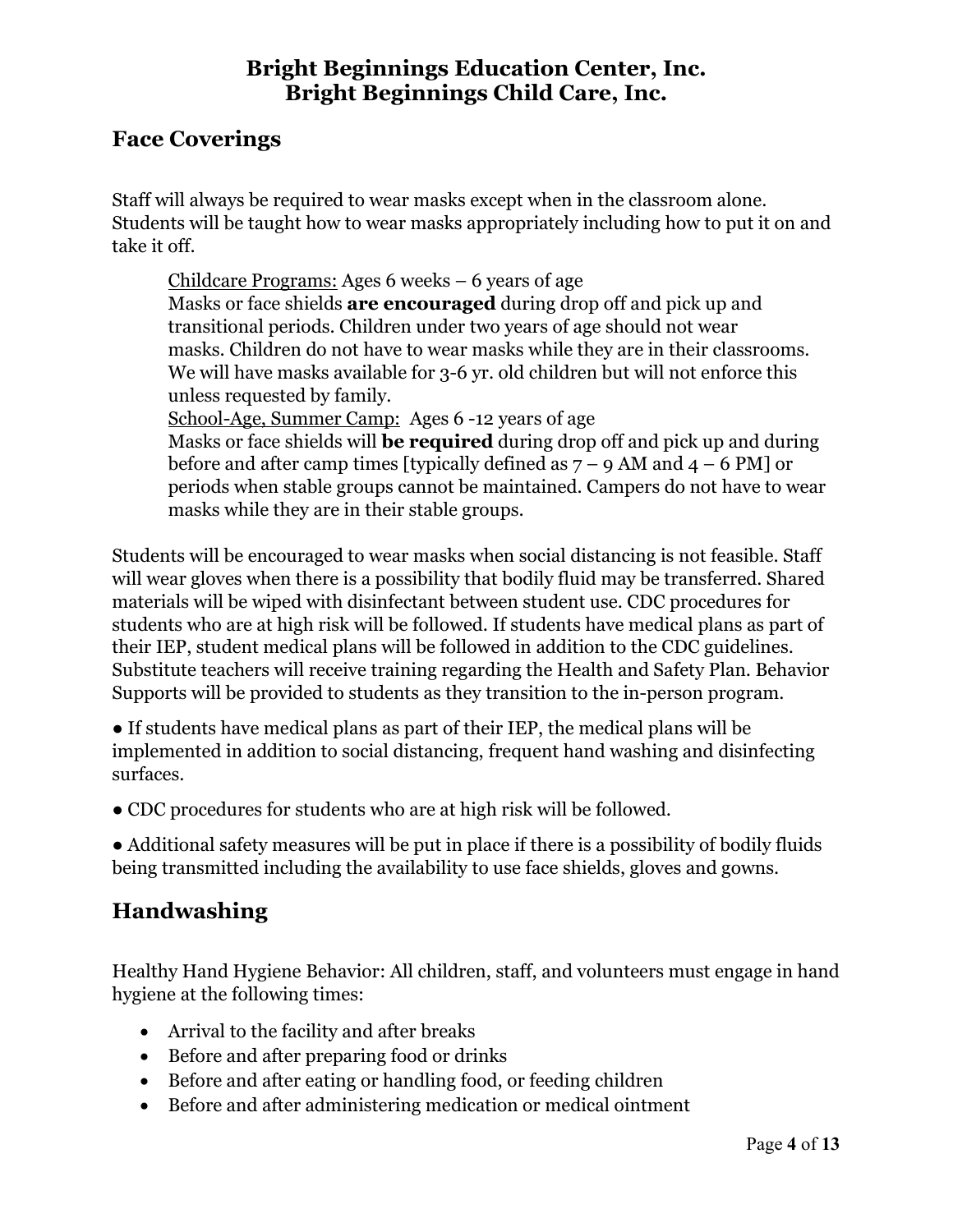- Before and after diapering
- After using the toilet or helping a child use the bathroom
- After coming in contact with bodily fluid
- After handling animals or cleaning up animal waste
- After playing outdoors or in sand
- After handling garbage
- Wash hands with soap and water for at least 20 seconds. If hands are not visibly dirty, alcohol-based hand sanitizers with at least 60% alcohol can be used if soap and water are not readily available.
- Supervise children when they use hand sanitizer to prevent ingestion.
- Assist children with handwashing, including infants who cannot wash hands alone. After assisting children with handwashing, staff must also wash their hands.

# <span id="page-5-0"></span>**Safely Transporting Students**

Bus drivers will assess their temperature taken prior to the first run and are required to wear a mask as staff and/or students embark and disembark the bus. There will be hand sanitizer on the bus and the bus will be disinfected between runs.

Students will sit one to a seat every other row. Aides will be required to wear a mask and other PPE (as needed) and will be seated in the row between students. Training will be provided for all staff on the health and safety procedures outlined in the plan the week before the program begins. The training will take place via zoom and be recorded for anyone who is unable to attend at the scheduled time.

# <span id="page-5-1"></span>**On-going Sanitation Plans**

Healthy Environment:

- Staff will disinfect high-touch surfaces, such as door handles, light switches, faucets, toys and games that children play with. SEE CHECKLIST TO BE COMPLETED.
- We will perform an enhanced deep cleaning every night in all areas, on all touched surfaces. SEE CHECKLIST TO BE COMPLETED.
- Staff will have access to anti-bacterial hand sanitizers and disposable gloves and use them as needed.
- Staff will wash/scrub their hands and children's hands a minimum of hourly (noted by the CDC as the most effective preventive measure).
- All bedding, blankets, and change of clothes will remain onsite and be laundered by our staff.
- Children's items must remain onsite. No items will be permitted to go back and forth daily.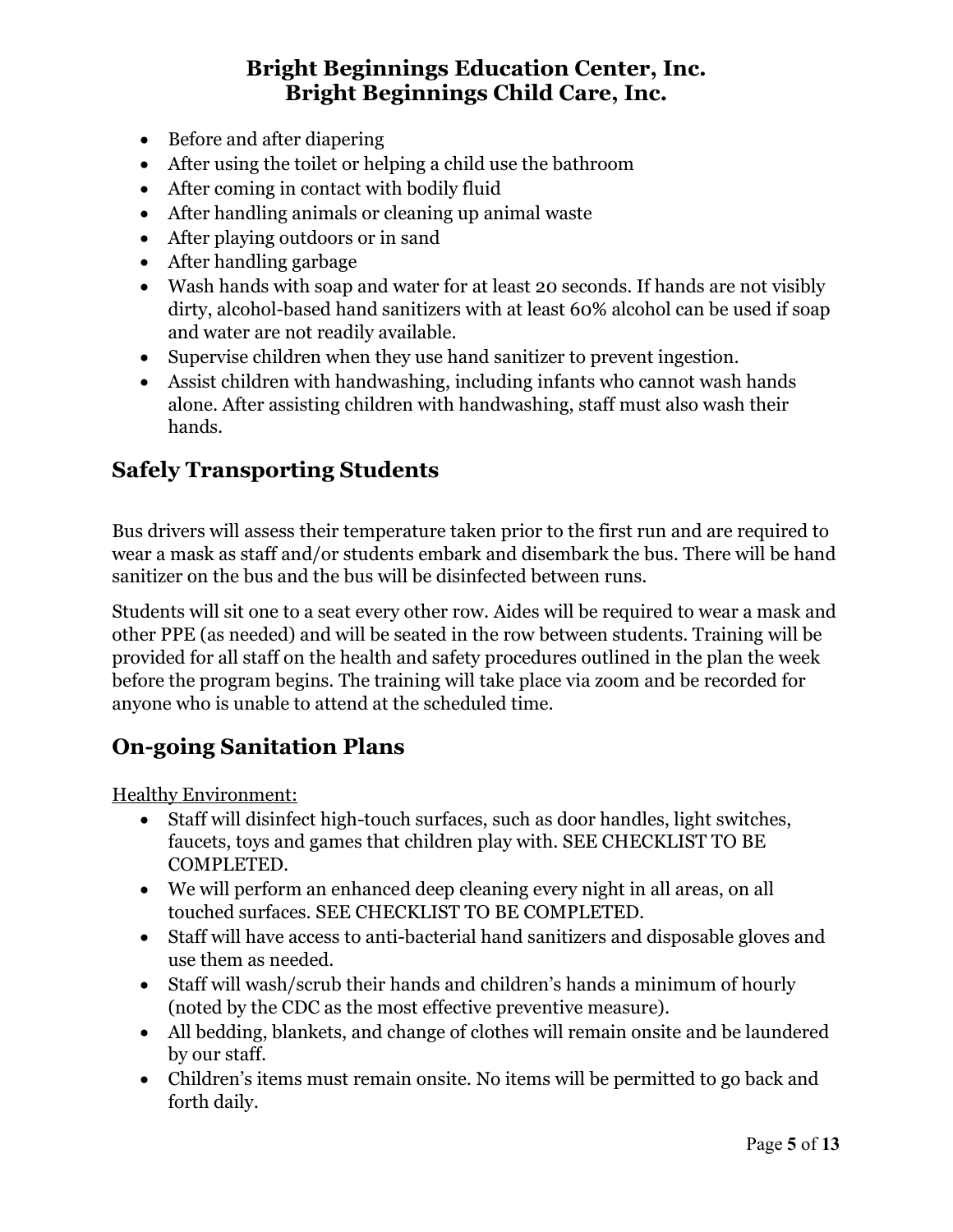Cleaning and Sanitizing Toys:

- Toys that cannot be cleaned and sanitized will not be used.
- Toys that children have placed in their mouths or that are otherwise contaminated by body secretions or excretions should be set aside until they are cleaned by hand by a person wearing gloves. Clean with water and detergent, rinse, sanitize with an EPA-registered disinfectant, rinse again, and air-dry. Be mindful of items more likely to be placed in a child's mouth, like play food, dishes, and utensils.
- Machine washable cloth toys should be used by one individual at a time or should not be used at all. These toys should be laundered before being used by another child.
- Do not share toys with other groups of infants or toddlers, unless they are washed and sanitized before being moved from one group to the other.
- Set aside toys that need to be cleaned. Place in a dish pan with soapy water or put in a separate container marked for "soiled toys." Keep dish pan and water out of reach from children to prevent risk of drowning. Washing with soapy water is the ideal method for cleaning. Try to have enough toys so that the toys can be rotated through cleanings.
- Children's books, like other paper-based materials such as mail or envelopes, are not considered a high risk for transmission and do not need additional cleaning or disinfection procedures.

Washing, Feeding, or Holding a Child: It is important to comfort crying, sad, and/or anxious infants and toddlers, and they often need to be held. To the extent possible, when washing, feeding, or holding young children:

- Staff will protect themselves by wearing our staff uniform and by wearing long hair up of the collar in a ponytail or other updo.
- Staff will wash their hands, neck, and anywhere touched by a child's secretions.
- Staff will change the child's clothes if secretions are on the child's clothes. They should change their uniform, if there are secretions on it, and wash their hands again.
- Contaminated clothes should be placed in a plastic bag or washed in a washing machine.
- Infants, toddlers, and preschoolers should have multiple changes of clothes on hand in the center.
- Staff must wash their hands before and after handling infant bottles prepared at home or prepared in the facility. Bottles, bottle caps, nipples, and other equipment used for bottle-feeding should be thoroughly cleaned after each use by washing in a dishwasher or by washing with a bottlebrush, soap, and water.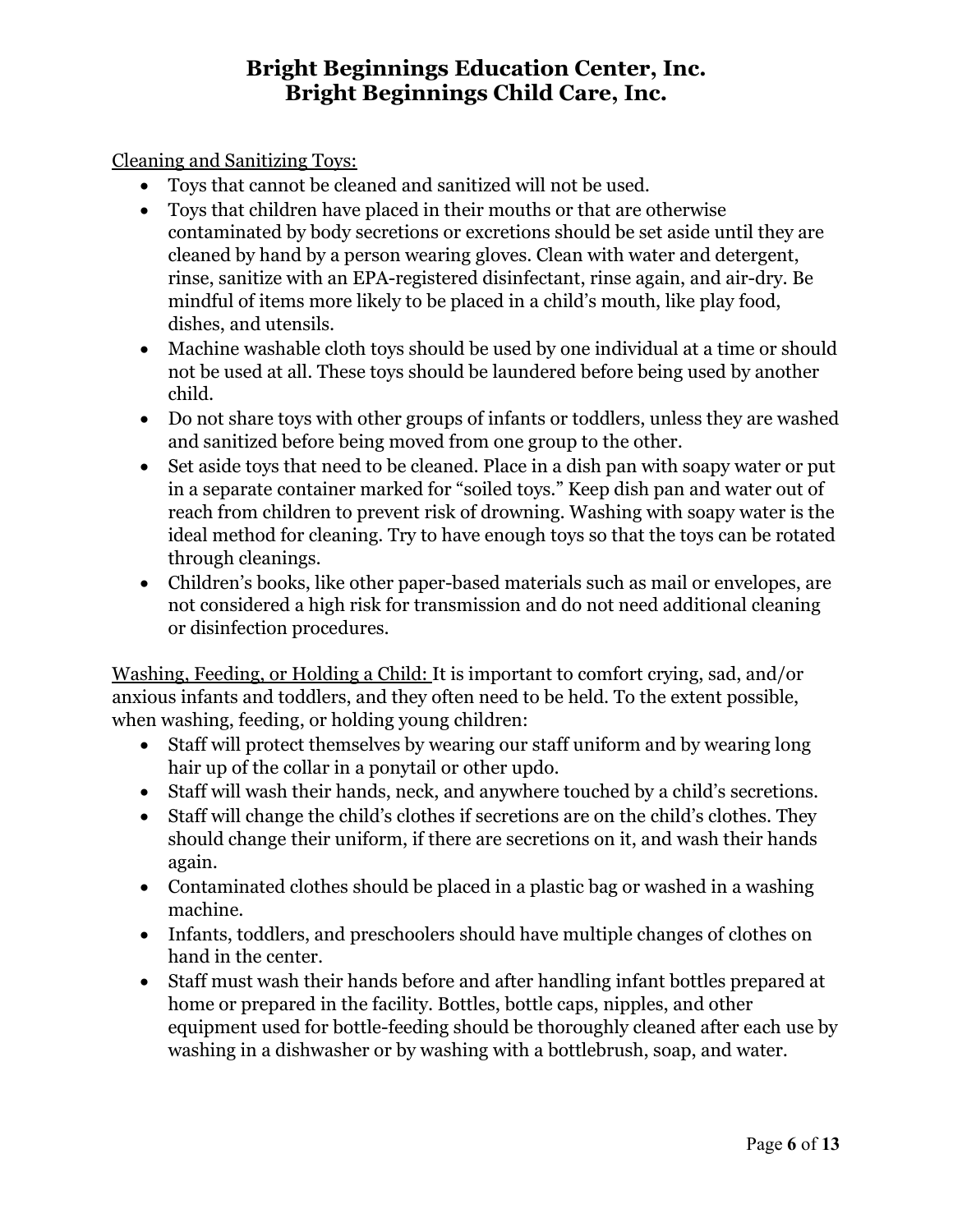Meal Preparation & Service:

- All surfaces will be disinfected before meal preparation and feedings using CDCor EPA-approved products.
- All staff will wash hands before and after meal preparation and feeding.
- Each child's meal will be plated and served by staff, instead of served family-style.
- Children will not share eating utensils.
- Staff will not combine groups or classrooms of children during meals or snack time.
- Staff will allow for a minimum of 3 feet of space between children during mealtimes (6 feet is preferred).
- Staff will guide and direct children to wash hands before each meal or snack.

# <span id="page-7-0"></span>**Social Distancing in Classroom and Common Spaces**

To achieve adequate distancing and limit contact, it may be necessary to adjust attendance schedules and/or class times. Parents will be notified if any changes need to occur. When there is a need to be seated at a table, students will be arranged to allow for maximum distancing as is feasible and appropriate.

Students will be divided into small groups. Each group will stay together with the same staff members throughout the day and not mingle with other groups, including during time spent outdoors. Each group will meet in a separate area.

Spending time outdoors will be a priority. Groups will spend as much of their time outside as is feasible for the planned activities and as is appropriate for the weather. During time spent indoors, activities will be arranged throughout the room to allow for as much distancing as possible.

# <span id="page-7-1"></span>**Limiting Interactions Between Groups**

Students will be divided into small groups. Each group will stay together with the same staff members throughout the day and not mingle with other groups, including during time spent outdoors.

#### <span id="page-7-2"></span>**Restricting Spaces**

Students will eat lunch and breakfast in their classrooms rather than mixing in the cafeteria. It is not possible to suspend use of common areas, we will limit the extent to which students mix with each other, and particularly with students from other classes (e.g., stagger lunch by class, segregate lunch and recess area by class.

To the extent possible, we will avoid taking multiple classes to bathrooms at once (e.g., avoid having all classes use the bathroom right after lunch or recess). We will stagger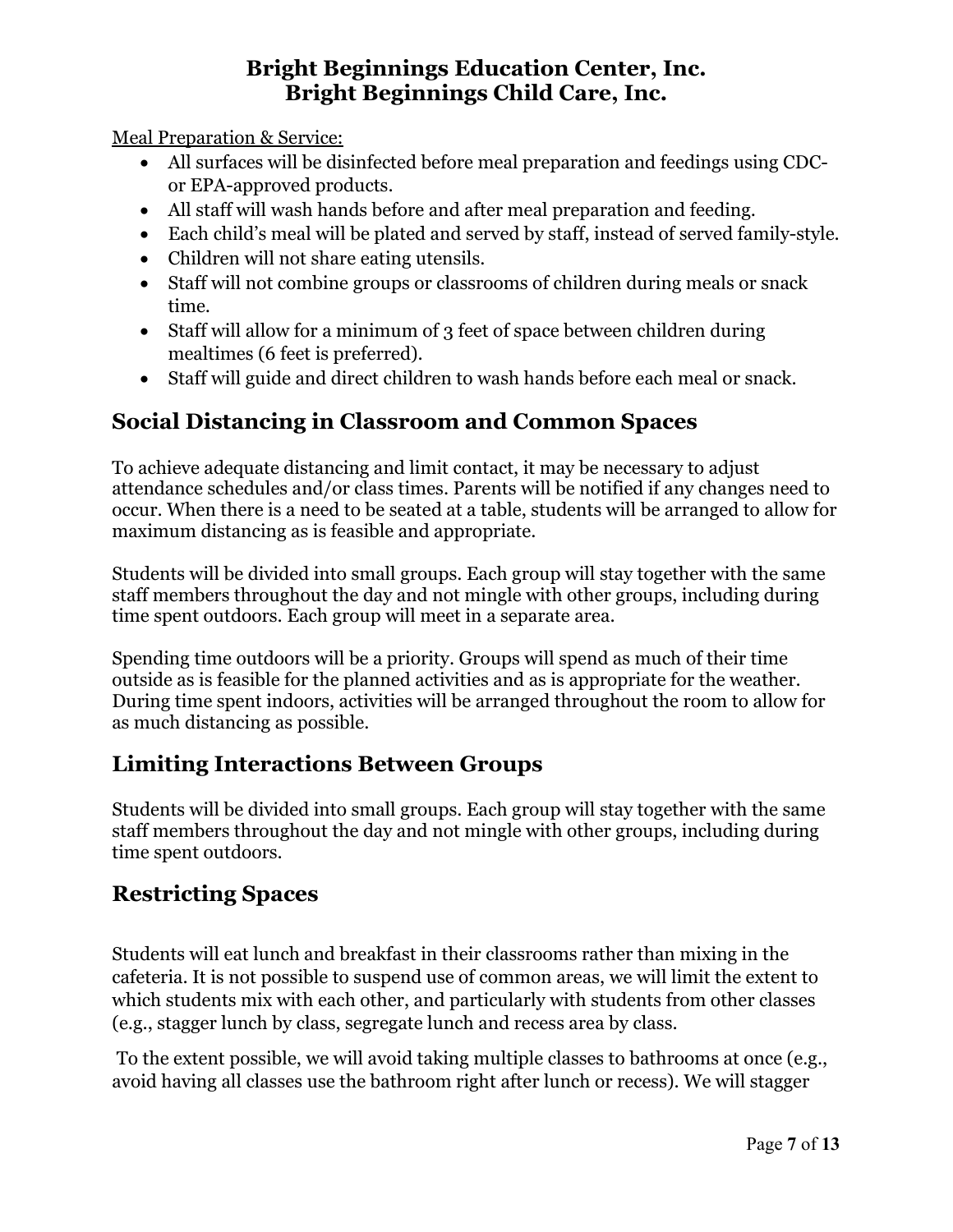playground use rather than allowing multiple classes to play together, and limit other activities where multiple classes interact.

# <span id="page-8-0"></span>**Outdoor Activities, Playground**

- Playgrounds/gym will be free of additional toys and sporting equipment
- No more than two classes at a time on the recess yard
- Conduct outdoor activities that promote more social distancing.
- Use of gym for physical education will be discouraged.
- Sanitization of equipment per CDC guidelines between classes
- Pool area to remained closed.
- Monitor number of classes on the playground or in the gym with defined scheduled times with time to sanitize the space between.
- Classes to bring own and nonshared sporting equipment.
- Sanitization of equipment per CDC guidelines between classes.

# <span id="page-8-1"></span>**Monitoring and Isolating Sick Children.**

All students and staff will have their temperature taken when entering the building. If there is an elevated temperature, the individual will be sent to the nurse for further evaluation.

Individuals with a fever of over 100 will be sent home by the school nurse. The parent will be asked to contact the child's physician and Chester County Health Department to determine if further assessment is warranted. If there are no other symptoms in addition to the fever and no additional medical interventions are needed, the student can return when at least 3 days (72 hours) has passed *since recovery is defined* as resolution of fever without the use of fever-reducing medications.

We will follow the state's guidance on protocol for when a student contracts COVID-19. Currently in the yellow phase, the PA Department of Health guidelines say that a student can return when at least 3 days (72 hours) have passed *since recovery* defined as resolution of fever without the use of fever-reducing medications and improvement in respiratory symptoms (e.g., cough, shortness of breath); and at least 10 days have passed since symptoms first appeared. If there is a confirmed case and the individual is asymptomatic, the individual can return after 10 days have passed since the date of the first positive COVID-19 diagnostic test assuming they have not subsequently developed symptoms since the positive test. If the student develops symptoms, then the symptombased method should be used. A physician's note is required to return to school.

The Chester County Health Department will be notified of all suspected and/or confirmed COVID-19 cases and our program will follow its direction regarding contacting the staff and families. Administrators and nurses will be trained on the implementation of the protocols.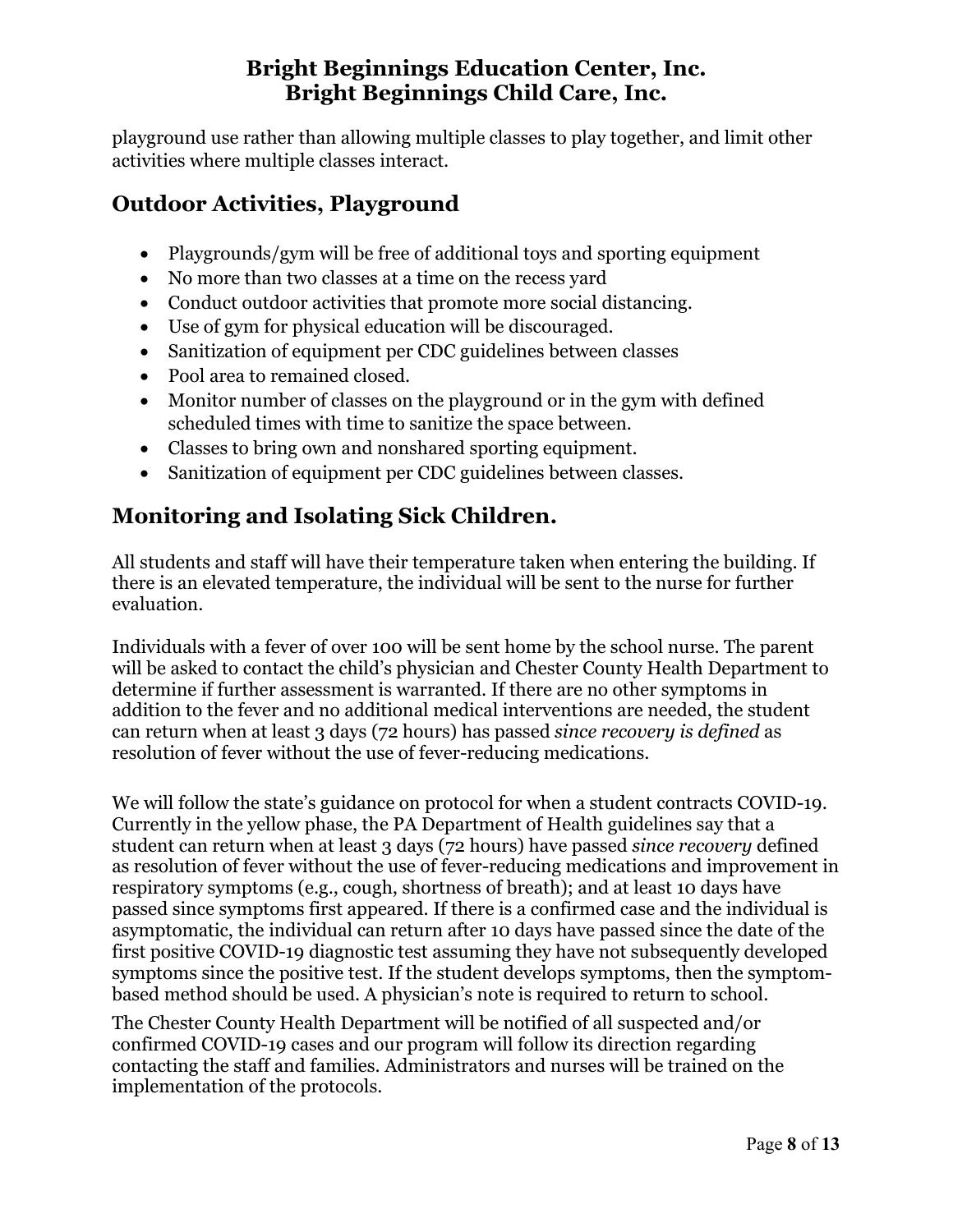Child Health:

- Staff will receive education on COVID-19 symptoms as well as preventive measures. Handout provided.
- Children who start to experience symptoms of respiratory illness, including a fever of **>**100.4 while at childcare, will be isolated from other children until they can be picked up.
- Until further notice, all program field trips will be suspended.

Cleaning and disinfecting facility if someone is sick:

- Close off areas used by the person who is sick. We do not necessarily need to close operations if we can close off affected areas.
- Open outside doors and windows to increase air circulation in the area.
- Wait 24 hours before you clean or disinfect. If 24 hours is not feasible, wait if possible.
- Clean and disinfect all areas used by the person who is sick, such as offices, bathrooms, common areas, shared electronic equipment like tablets, touch screens, keyboards, remote controls, etc.
- We will vacuum the space as needed.
- We will consider temporarily turning off room fans and the central HVAC system that services the room or space, so that particles that escape from vacuuming will not circulate throughout the facility.
- Once area has been appropriately disinfected, it can be opened for use.
- Workers without close contact with the person who is sick can return to work immediately after disinfection.
- If more than 7 days since the person who is sick visited or used the facility, additional cleaning and disinfection is not necessary.
- Continue routing cleaning and disinfection. This includes everyday practices that businesses and communities normally use to maintain a healthy environment.

# <span id="page-9-0"></span>**Protection of Students, Staff, and Family members**

Students who are at higher risk for severe illness will have option to participate in distance learning until able to return safely to school setting. If appropriate/applicable, attempts will also be made to instruct these high-risk students in smaller groups to provide less of chance for exposure.

As appropriate and applicable, the Director will work with any staff members at higher risk for severe illness to make needed accommodations. Accommodations made to protect students and staff at higher risk for severe illness such as: Student:

• Option for continued distance learning until student is able to return to school building Instruct in smaller groups to decrease exposure risk.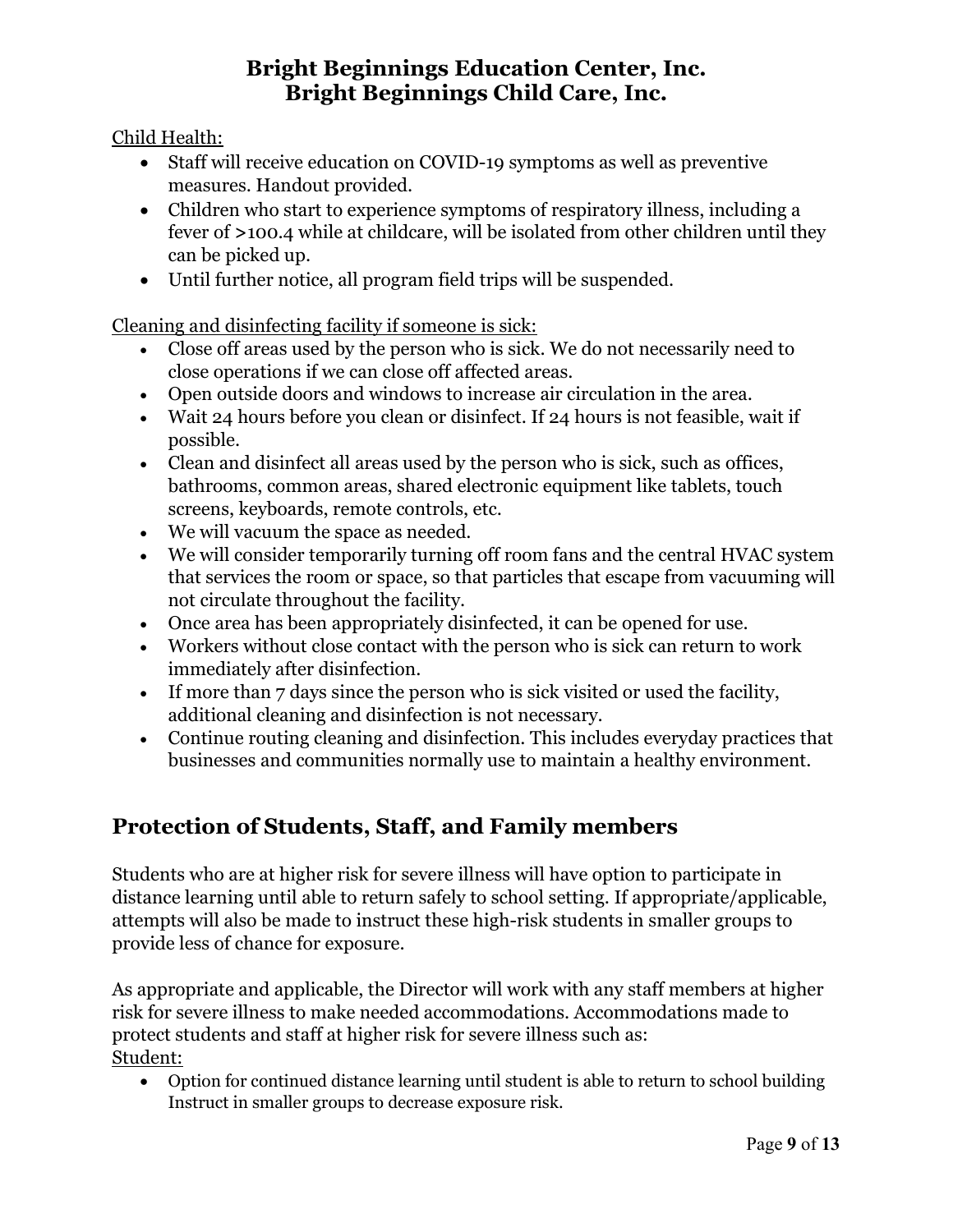• Movement will be limited in and out of classrooms with students and/or staff at higher risk for severe illness.

Staff:

- Staff at higher risk will remain within same location/classroom and with same people as much as possible.
- Depending on staff role and risk level, accommodations may be made to work in isolated area of the school building and/or remote working.

Any staff member or student who is in a high-risk population for Covid-19 is encouraged to discuss any additional protective measures they may require with the Director. Teaching staff in a protected group will be given the opportunity to wear additional PPE.

# <span id="page-10-0"></span>**Training Staff on the Health and Safety Plan**

All staff members will be trained on social distancing and safety protocols in place. This training will be provided via online training prior to the return of staff and students to the school building for preschool and in July 2020 for childcare staff. Preparedness to implement will be monitored via a post-training quiz and observation of implementation.

#### Staff Health & Wellness:

- Staff will receive additional training on infection control and workplace disinfection. Handout provided.
- Staff will not share their phone, devices or meal or utensils with one another or children.
- All cell phones must remain in staff lockers.
- Staff will check their temperature at the beginning of each shift and notify their supervisor if >100.4 as well as self-monitor for signs and symptoms of COVID-19 and notify their Director if any develop (fever or respiratory symptoms).
- Staff will wash their hands immediately upon entering the program and immediately prior to leaving.
- Staff will change into company provided uniforms daily and change during the day as needed. Staff uniforms will be disinfected and stay onsite.
- Staff will not be allowed to work if they are feeling ill or experiencing respiratory symptoms.
- Staff will be asked to follow exposure precautions outside of work such as social distancing with every activity they partake in (such as grocery shopping, getting gas, going to the post office, etc.). Staff understand and will be mindful of how their actions outside of the program can affect the health of children, families, and staff at the program.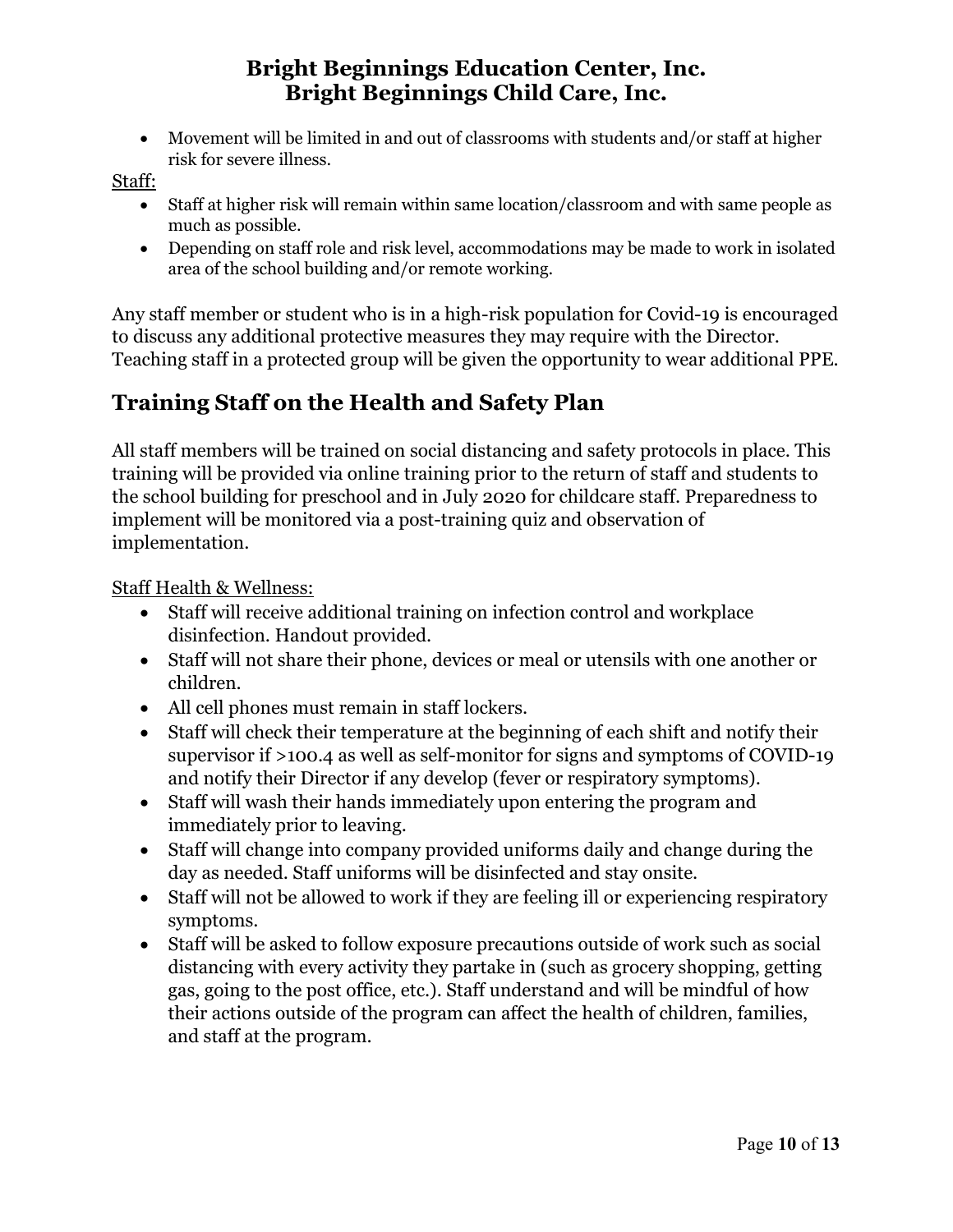| <b>Topic</b> | <b>Audience</b> | Lead<br><b>Person</b><br>and<br><b>Position</b> | <b>Session</b><br><b>Format</b> | Materials,<br><b>Resources,</b><br>and or<br><b>Supports</b><br><b>Needed</b> | <b>Date</b> | <b>Start Completion</b><br><b>Date</b> |
|--------------|-----------------|-------------------------------------------------|---------------------------------|-------------------------------------------------------------------------------|-------------|----------------------------------------|
|              |                 |                                                 |                                 |                                                                               |             |                                        |
|              |                 |                                                 |                                 |                                                                               |             |                                        |
|              |                 |                                                 |                                 |                                                                               |             |                                        |
|              |                 |                                                 |                                 |                                                                               |             |                                        |
|              |                 |                                                 |                                 |                                                                               |             |                                        |
|              |                 |                                                 |                                 |                                                                               |             |                                        |
|              |                 |                                                 |                                 |                                                                               |             |                                        |

# <span id="page-11-0"></span>**Implementing Remote Learning**

All instructional and non-instructional staff will undergo continuous professional development to ensure all students have access to quality learning opportunities whether in the physical school building or through distance learning. All staff will be trained to provide in-person and distance instruction to students; support staff will remain with smaller groups whenever possible.

# <span id="page-11-1"></span>**Communicating Guidelines**

Families will be notified of staff or student illness through the School Messenger system. This system calls, emails and texts information to parents/guardians in English or Spanish language. Information will also be posted on the website and social media outlets.

Directors will support their school community by sharing resources with students (if resources are age-appropriate), their families, and staff. We will coordinate with local health officials to determine what type of information might be best to share with the school community. We will share the following fact sheets and information sources:

- Information about COVID-19 available through [state](https://www.cdc.gov/publichealthgateway/healthdirectories/healthdepartments.html) and local [external](https://www.naccho.org/membership/lhd-directory) [icon](https://www.naccho.org/membership/lhd-directory) health departments
- General CDC fact sheets to help staff and students' families understand COVID-19 and the steps they can take to protect themselves:
	- o *[What you need to know about coronavirus disease 2019 \(COVID-19\)](https://www.cdc.gov/coronavirus/2019-ncov/downloads/2019-ncov-factsheet.pdf)*pdf [icon](https://www.cdc.gov/coronavirus/2019-ncov/downloads/2019-ncov-factsheet.pdf)
	- o *[What to do if you are sick with coronavirus disease 2019 \(COVID-19\)](https://www.cdc.gov/coronavirus/2019-ncov/if-you-are-sick/steps-when-sick.html)*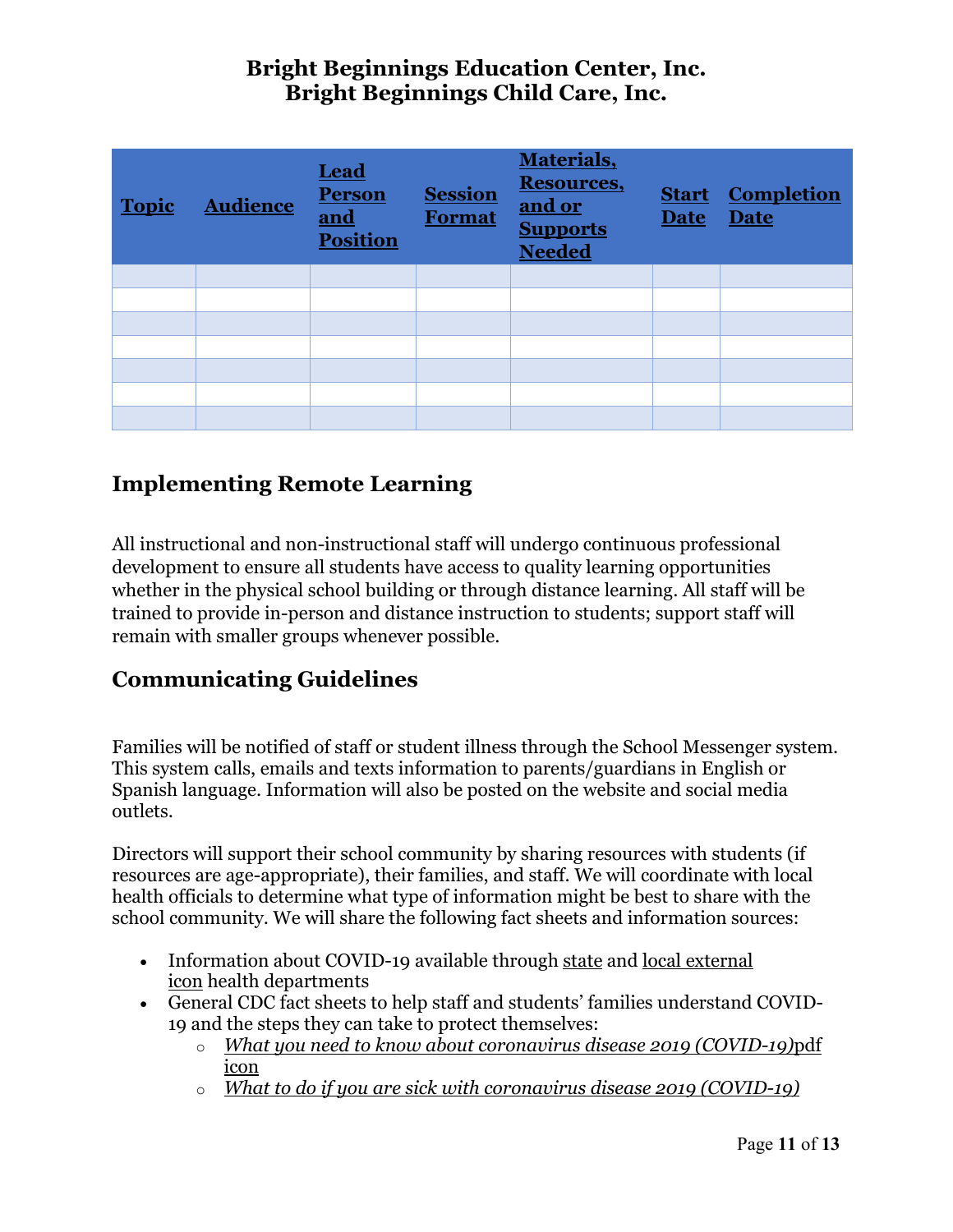- o *[Stop the spread of germs help prevent the spread of respiratory viruses](https://www.cdc.gov/coronavirus/2019-ncov/downloads/stop-the-spread-of-germs.pdf)  [like COVID-19](https://www.cdc.gov/coronavirus/2019-ncov/downloads/stop-the-spread-of-germs.pdf)*pdf icon
- CDC Information on [COVID-19 and children](https://www.cdc.gov/coronavirus/2019-ncov/faq.html)
- CDC information for staff, students, and their families who have recently traveled back to the United States from areas where CDC has identified community spread of coronavirus:
	- o A list of countries where community spread of COVID-19 is occurring can be found on the CDC webpage: *[Coronavirus Disease 2019 Information for](https://www.cdc.gov/coronavirus/2019-ncov/travelers/index.html)  [Travel](https://www.cdc.gov/coronavirus/2019-ncov/travelers/index.html)*
	- $\circ$  For questions about students who plan to travel, or have recently traveled, to areas with community spread of COVID-19, refer to CDC's [FAQ for](https://www.cdc.gov/coronavirus/2019-ncov/travelers/faqs.html)  [travelers.](https://www.cdc.gov/coronavirus/2019-ncov/travelers/faqs.html)

#### <span id="page-12-0"></span>**Infectious Disease Plan**

- 1) Methods to Prevent the Spreading of an Acute Respiratory Illness
	- a. Staff will be reminded to adhere to CDC prevention practices for cough and sneeze etiquette and hand hygiene. Appropriate supplies will be available in the workplace, including hand soap and alcohol-based hand sanitizer (60-95% alcohol).
	- b. Staff will clean high-touch surfaces four times daily with a disinfectant.
	- c. Staff are expected to stay home and contact their physician if they suspect they have been infected with the infectious disease.
	- d. Staff should not return to work until they no longer require medication to manage their fever and cough.
	- e. Staff who are well but who have a sick family member at home with the infectious disease should notify their supervisor and refer to CDC guidance for how to conduct a risk assessment of their potential exposure.
	- f. When there is a spread of infectious disease and staff need to care for a friend or family member that does not reside at their home, staff may use their sick or annual leave for their absence.
	- g. Prior to making any travel arrangements, staff should consult with their manager to determine if travel should be delayed.
- 2) Preparing for an Outbreak:
	- a. Directors will maintain a staff team list with contact numbers.
	- b. Directors will be aware of the critical functions within their area and identify essential duty staff to support those tasks in the event of an outbreak. In all instances, there will be a person identified as a back-up in the event the essential duty staff/point of contact is not available. Our staff will cross-trained to perform essential functions so the workplace can maintain its operations even when key staff are not present.
	- c. Essential duty staff are those who have been pre-identified to perform the critical functions during an infectious disease event. Those staff will be notified of their responsibility and will ensure they have the proper equipment in place to follow through on those activities as required.